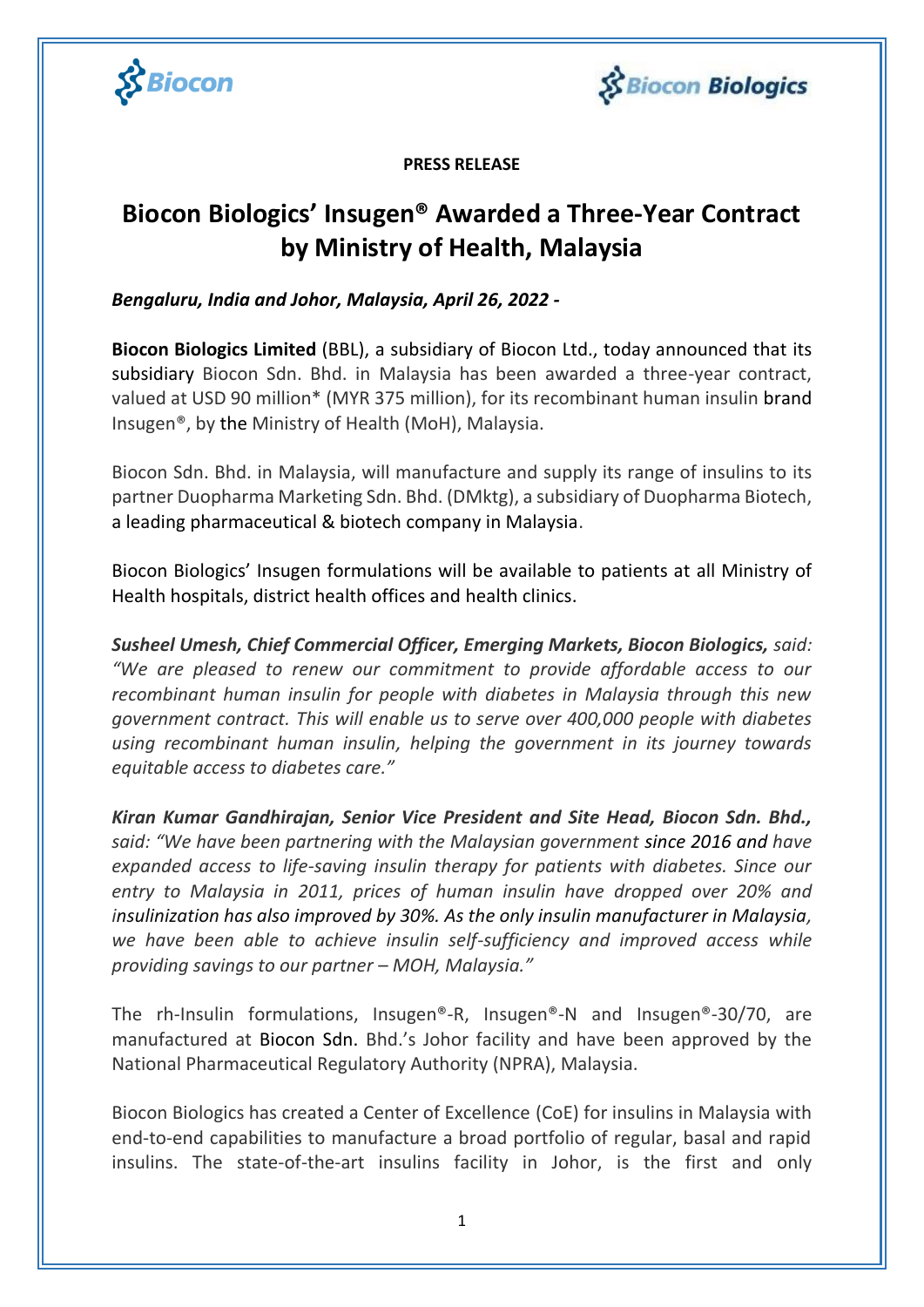



biopharmaceutical sterile injectables facility in Malaysia to receive U.S. FDA and EMA approval. More recently, Biocon's biosimilar insulin Glargine made at Malaysia, has received a historic U.S. FDA approval as the 'first interchangeable biosimilar'.

In September 2021, Biocon Biologics' Basalog *(biosimilar Insulin Glargine)* was awarded a multi-ministry pooled tender worth USD 4.2 million\* by MoH, Malaysia for a period two years, in order to address the needs of patients in Malaysia.

Through its scientifically validated, high quality human insulin and analog products manufactured at Malaysia, Biocon Biologics is providing affordable access to these lifesaving therapies to patients in many developed markets like U.S., EU, Australia, as well as many emerging market countries in the Middle East and Latin America.

In Malaysia, besides addressing the needs of people with diabetes through its comprehensive rh-insulin portfolio of Insugen R, Insugen N and Insugen 30/70 cartridges and its Basalag One, Insulin Glargine prefilled pens, Biocon Biologics is also catering to the needs of cancer patients through its portfolio of oncology biosimilars, like Zuhera (*Trastuzumab 440 mg*) and Krabeva (*Bevacizumab 100 mg and 400 mg*). These products are also distributed in Malaysia by its partner Duopharma.

As a leading global insulins player, Biocon Biologics has provided over 2.75 billion doses of rh-Insulin to patients across the world. The Company is committed to expanding affordable access to high quality insulins for patients and enabling savings for the healthcare systems across the world.

## *\*Values quoted at Ministry of Health prices (value of contract)*

## **Diabetes in Malaysia**

There are 3.9 million adults with diabetes in Malaysia<sup>i</sup>. Type-2 diabetes has been a growing public health concern in Malaysia over the past two decades. The prevalence of Type 2 diabetes has progressively increased from 8.3%<sup>ii</sup> in 1996 to 20%<sup>i</sup> in 2019, whereby nearly half were undiagnosed. With  $\sim$ 9,000 $\mathrm{^{iii}}$  new patients being diagnosed with diabetes every year, the diabetes population in Malaysia is projected to grow to over 36 million<sup>iv</sup> by 2025, accounting for a prevalence of 31.3%. About 420,000 patients are treated using recombinant human insulin in government hospitals and clinics. Diabetes is an expensive condition to treat and its impact on Malaysian society will be substantial as it is a chronic condition needing lifelong treatment. In 2010 alone, an estimated USD 600 million was spent on diabetes-related healthcare in the country, accounting for approximately 16% of the overall national healthcare budget<sup>v</sup>.

*<sup>i</sup>National Health and Morbidity Survey (NHMS) 2019 iiNational Health and Morbidity Survey (NHMS) 2015 iiiNational Diabetes Registry Report 2020*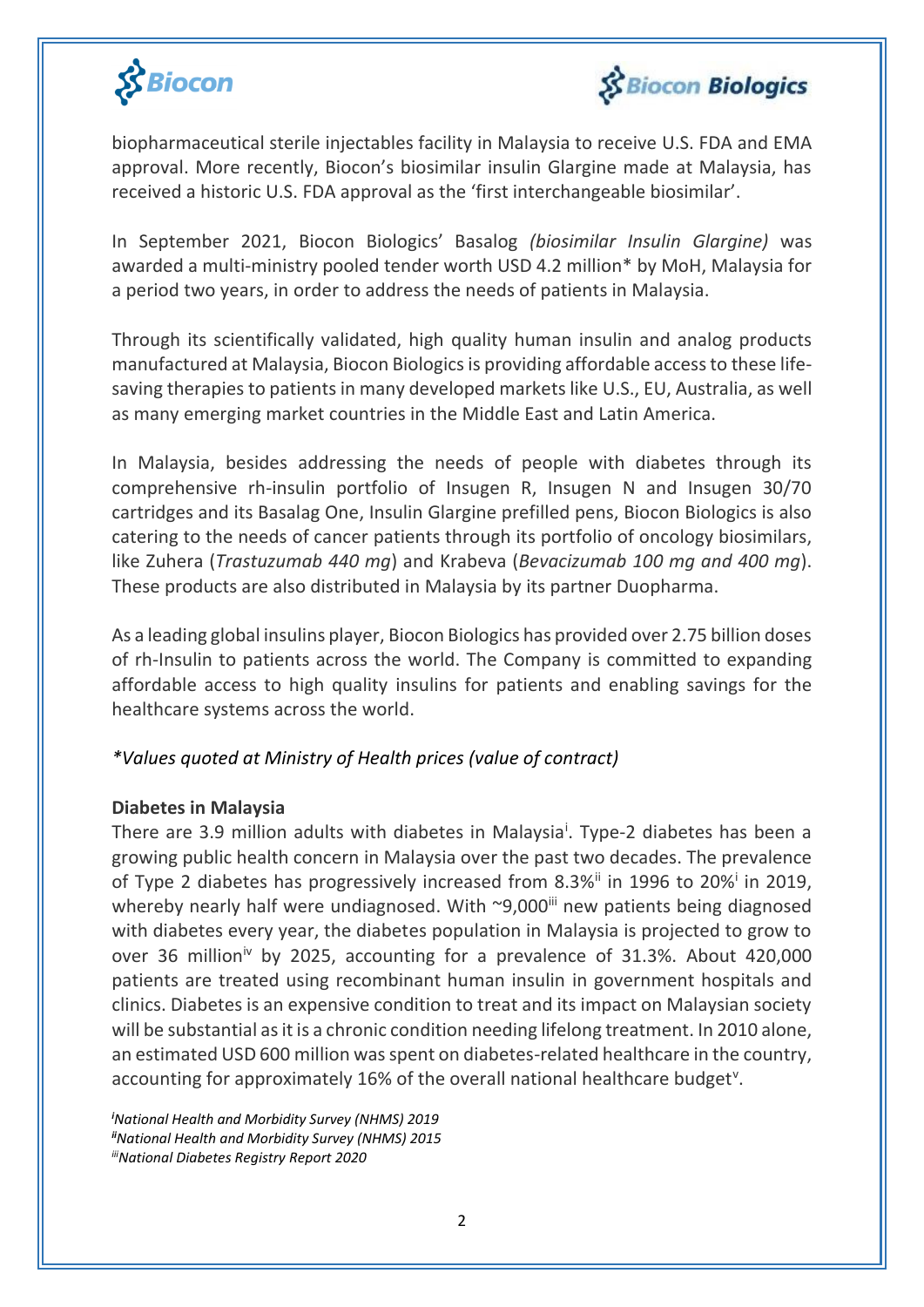



*iv Time Series Population Projection in Malaysia by 2025. 2017. Available online: http: //www.data.gov.my/data/en\_US/dataset/time-series-population-projection-by-ethnic-group-and-sexmalaysia-2020-2025-2030-2035-and-2040/resource/e47083dc-78a8-4ec2-872e-eb85e422c1f2* <sup>v</sup>*Global healthcare expenditure on diabetes for 2010 and 2030. Zhang P, Zhang X, Brown J, Vistisen D, Sicree R, Shaw J, Nichols G; Diabetes Res Clin Pract. 2010 Mar; 87(3):293-301.*

#### **Biocon Biologics in Malaysia**

Biocon Biologics has set up Asia's largest integrated insulin manufacturing facility in Malaysia. The facility in Johor, Biocon's first overseas biopharmaceuticals manufacturing and research facility, has been built at an investment of over USD 350 million, the highest foreign investment in Malaysia's biotechnology industry to date. This strategic investment is helping propel Malaysia's biotechnology industry to the next level by providing the necessary industry benchmark for quality and excellence in research, manufacturing and commercialization. Biocon Sdn. Bhd. has till date created jobs for over 750 Malaysian families and is nurturing, developing and creating a sustainable biotech ecosystem in addition to contributing towards the economy through exports. In July 2021, Biocon Biologics' Insulin Glargine manufactured at Johor, Malaysia received approval from the U.S. FDA as the world's first interchangeable biosimilar. With the launch of the interchangeable insulin product, Biocon Biologics intends to expand access to this affordable innovation to people with diabetes across the globe. The presence of Biocon Biologics' insulins manufacturing facility in Malaysia has positioned Malaysia amongst the 20 countries globally to have local insulin manufacturing capacity.

#### **About Biocon Biologics Limited**

Biocon Biologics Ltd., a subsidiary of Biocon Ltd., is a unique, fully integrated global biosimilars organization. It is leveraging cutting-edge science, innovative tech platforms and advanced research & development capabilities to lower costs of biologics therapies while improving healthcare outcomes. It has a strong research pipeline of biosimilar molecules across diabetes, oncology, immunology and other non-communicable diseases. Seven molecules from Biocon Biologics' portfolio have been commercialized in key emerging markets and developed markets like U.S., EU, Australia, Canada, Japan. It has many firsts to its credit including the most recent U.S. FDA approval of the world's first interchangeable biosimilar, awarded to its Insulin Glargine, which has been commercialized in the U.S. in 2021. Biocon Biologics has signed a strategic alliance with Serum Institute Life Sciences (subject to certain closing conditions) to address the inequitable access to life saving vaccines and biologics globally. With a team of ~5,000 people, Biocon Biologics is committed to transforming healthcare and transforming lives by enabling affordable access to millions of patients' worldwide. **Website:** www.bioconbiologics.com; Follow us on **Twitter: @BioconBiologics** for company updates.